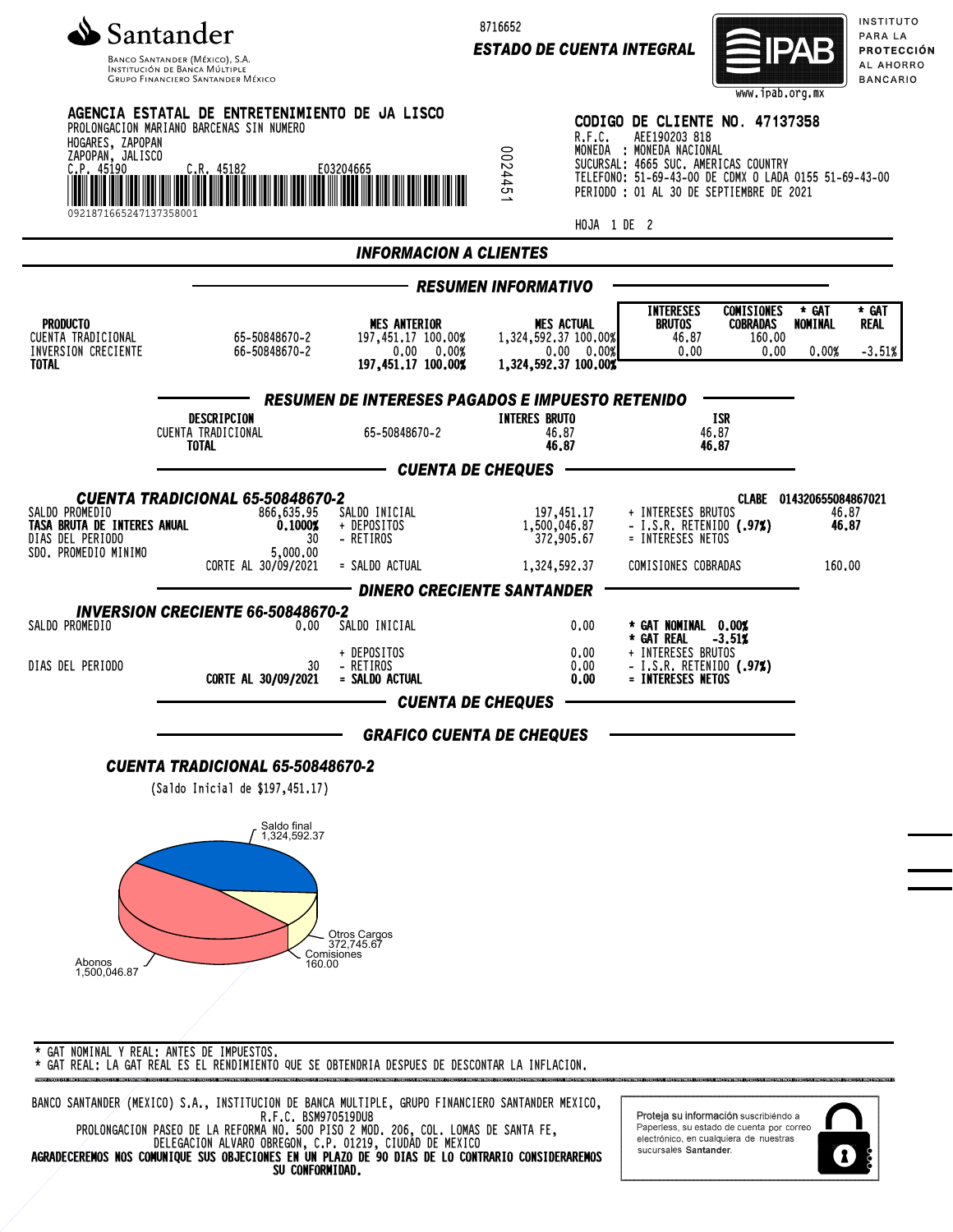

8716652

# *ESTADO DE CUENTA INTEGRAL*

INSTITUCIÓN DE BANCA MÚLTIPLE<br>INSTITUCIÓN DE BANCA MÚLTIPLE<br>GRUPO FINANCIERO SANTANDER MÉXICO

|                                                                                                                                                                                                         |                                                                           | DETALLE DE MOVIMIENTOS CUENTA DE CHEQUES                                                                                                                                                                                                                                                                                                               |                  |                                                                                         |                                                                                                              |
|---------------------------------------------------------------------------------------------------------------------------------------------------------------------------------------------------------|---------------------------------------------------------------------------|--------------------------------------------------------------------------------------------------------------------------------------------------------------------------------------------------------------------------------------------------------------------------------------------------------------------------------------------------------|------------------|-----------------------------------------------------------------------------------------|--------------------------------------------------------------------------------------------------------------|
| <b>FECHA</b>                                                                                                                                                                                            | <b>FOLIO</b>                                                              | CUENTA TRADICIONAL 65-50848670-2<br>DESCRIPCION                                                                                                                                                                                                                                                                                                        | <b>DEPOSITOS</b> | <b>CLABE</b><br><b>RETIROS</b>                                                          | 014320655084867021<br><b>SALDO</b>                                                                           |
| 31-AG0-2021<br>01-SEP-2021<br>01-SEP-2021<br>01-SEP-2021<br>01-SEP-2021<br>01-SEP-2021<br>02-SEP-2021<br>03-SEP-2021                                                                                    | 0000000<br>0000000<br>0000000<br>0000000<br>0000039<br>0000040<br>0000000 | SALDO FINAL DEL PERIODO ANTERIOR<br>ABO POR INTERESES DEL PERIODO 01-08-2021 AL 31-08-2021<br>RETENCION I S R 01-08-2021 AL 31-08-2021<br>COMISION CHEQUES PAGADOS N.OP.: 0000008 AGO 2021<br>I V A AGO 2021<br>PAGO CHEQUE EFECTIVO<br>PAGO CHEQUE EFECTIVO<br>CARGO TRANSFERENCIA ENLACE 015061009043152109050000014860                              | 46.87            | 46.87<br>160.00<br>25.60<br>4,863.40<br>4,863.40<br>1,486.00                            | 197,451.17<br>197,498.04<br>197,451.17<br>197,291.17<br>197,265.57<br>192,402.17<br>187,538.77<br>186,052.77 |
| 03-SEP-2021                                                                                                                                                                                             | 0000000                                                                   | CARGO TRANSFERENCIA ENLACE 015061009042772109050000101786                                                                                                                                                                                                                                                                                              |                  | 10,178.00                                                                               | 175,874.77                                                                                                   |
| 03-SEP-2021                                                                                                                                                                                             | 2205371                                                                   | PAGO TRANSFERENCIA SPEI HORA 11:00:39<br>ENVIADO A AZTECA<br>A LA CUENTA 127320013032039903<br>AL CLIENTE LUIS ARMANDO ARROYO GONZALEZ (1)<br>(1) DATO NO VERIFICADO POR ESTA INSTITUCION<br>CLAVE DE RASTREO 2021090340014 BET0000422053710<br>REF 2205371                                                                                            |                  | 51,878.00                                                                               | 123,996.77                                                                                                   |
| 08-SEP-2021                                                                                                                                                                                             | 0000000                                                                   | CONCEPTO PAGO 2 DE 6 SERVICIO FUMIGACION<br>CARGO TRANSFERENCIA ENLACE 41467 3587                                                                                                                                                                                                                                                                      |                  | 40,890.00                                                                               | 83,106.77                                                                                                    |
| 08-SEP-2021                                                                                                                                                                                             | 7997932                                                                   | PAGO TRANSFERENCIA SPEI HORA 14:08:56<br>ENVIADO A BBVA BANCOMER<br>A LA CUENTA 012320004434884113<br>AL CLIENTE FERRETERIA GUADALAJARA SA DE CV (1)<br>(1) DATO NO VERIFICADO POR ESTA INSTITUCION<br>CLÁVE DE RASTREO 2021090840014 BET0000479979320<br>REF 7997932<br>CONCEPTO PAGO F51364 CINTAS VARIOS TIPOS MACRO                                |                  | 5,303.31                                                                                | 77,803.46                                                                                                    |
| 14-SEP-2021                                                                                                                                                                                             | 0000000                                                                   | ABONO TRANSFERENCIA ENLACE TRASPASO MACRO                                                                                                                                                                                                                                                                                                              | 1,500,000.00     |                                                                                         | 1,577,803.46                                                                                                 |
| 14-SEP-2021<br>20-SEP-2021<br>20-SEP-2021<br>22-SEP-2021<br>24-SEP-2021<br>30-SEP-2021                                                                                                                  | 0000000<br>0000042<br>0000043<br>0000044<br>0000041<br>0000000            | CARGO PAGO NOMINA POR APLICAR AGENCIA ESTATAL DE ENTRETENIM<br>PAGO CHEQUE EFECTIVO<br>PAGO CHEQUE EFECTIVO<br>PAGO CHEQUE EFECTIVO<br>PGO CHEQUE OTRAS INSTITUCIONES 0120974 RFC ZEZD861209951<br>CARGO PAGO NOMINA POR APLICAR AGENCIA ESTATAL DE ENTRETENIM<br><b>TOTAL</b>                                                                         | 1,500,046.87     | 111,753.60<br>4,863.20<br>5,724.20<br>14,250.49<br>4,863.20<br>111,756.40<br>372,905.67 | 1,466,049.86<br>1,461,186.66<br>1,455,462.46<br>1,441,211.97<br>1,436,348.77<br>1,324,592.37<br>1,324,592.37 |
|                                                                                                                                                                                                         |                                                                           | DETALLE DE MOVIMIENTOS DINERO CRECIENTE SANTANDER                                                                                                                                                                                                                                                                                                      |                  |                                                                                         |                                                                                                              |
| <b>INVERSION CRECIENTE 66-50848670-2</b><br><b>FECHA</b><br><b>FOLIO</b><br>DESCRIPCION                                                                                                                 |                                                                           |                                                                                                                                                                                                                                                                                                                                                        | <b>DEPOSITOS</b> | <b>RETIROS</b>                                                                          | SALDO                                                                                                        |
| 31-AG0-2021                                                                                                                                                                                             |                                                                           | SALDO FINAL DEL PERIODO ANTERIOR<br><b>TOTAL</b>                                                                                                                                                                                                                                                                                                       | 0.00             | 0.00                                                                                    | 0.00<br>0.00                                                                                                 |
|                                                                                                                                                                                                         |                                                                           | <b>INFORMACION FISCAL</b>                                                                                                                                                                                                                                                                                                                              |                  |                                                                                         |                                                                                                              |
| <b>FOLIO INTERNO:</b><br><b>FECHA Y HORA DE EXPEDICION :</b><br>FECHA Y HORA DE CERTIFICACION :<br>REGIMEN FISCAL DEL EMISOR :<br>UNIDAD DE MEDIDA :<br><b>METODO DE PAGO:</b><br>TIPO DE COMPROBANTE : | <b>UUID DEL TIMBRADO</b>                                                  | NUM. DE CERTIFICADO DEL EMISOR<br>F0EC78C8-3693-4373-99A1-432BEEAEFA3D<br>00001000000504535458<br>65508486702<br>2021-10-02T11:12:53<br>2021-10-02T11:12:56<br>601 - GENERAL DE LEY PERSONAS MORALES<br>LUGAR DE EXPEDICION DEL COMPROBANTE :<br>01219 - CIUDAD DE MEXICO<br>E48 - UNIDAD DE SERVICIO<br>PUE - PAGO EN UNA SOLA EXHIBICION.<br>INGRESO |                  | NUM. DE CERTIFICADO DEL SAT<br>00001000000505211329                                     |                                                                                                              |

#### SELLO DIGITAL DEL EMISOR

I9R9C+UoHAAYIzN29KNMVUt85brX1X8P0oCbcZF99bimCWx6Bwb/LU9kmQXJxZno4hYZy83vmMvAdGeiub47/k6ZaMuq4Poj+dniorIAA9bW6EOYAIOaPAEO/ZswK1gkDkP2IyUkLkQEow0/t YTDVjNrZMVIRJUNESVSUMLOFIINVYPYSVANQUXAQUZCNFINTM+KQD/U3VQ9JUKFUXNOeNK8MD81TJCJ00W0D1DLYT0d0MQLIF144/SUEQK0QJJQKMJJSDA4NJUPDJFNVFJJV/+EUJIW/FFK+g1+wU +E9+o0HmkViAreOTSBTsiZDGE74THlEp4JAQrlOhKlNSGlxteLnA==

## SELLO DIGITAL DEL SAT

iYvYr/6k6z1NINkimAo1XOx/7JTF8epUeBZlg3EZD5gAfwu1PFoDFSh4KRe66SUkwkt3Orr1ZA/BtO17C3QtRHQwcG4C8DrJ1jqmp7RKgZRAiUuUOXylPJPWkYEJYelrHet+112YVvv1cGqFN SWAJ9DDHJUDSIILONWUSINUHPRMMMJATSNULBDZTUUJZWAUNSINNJUNO4Q|UNNULDZSZDDVQUINEWMVIEIANTPUDN4YTIZU9+U141FWWW5NVUDUCSNXKDAOJZMIDDCZSAMFVUAQKJJQV/XGKJ 572xqedIh+M5pbtPkgExIOXMQ2Rr8Qbfgjs6+DxNAjmAJELv70oA==